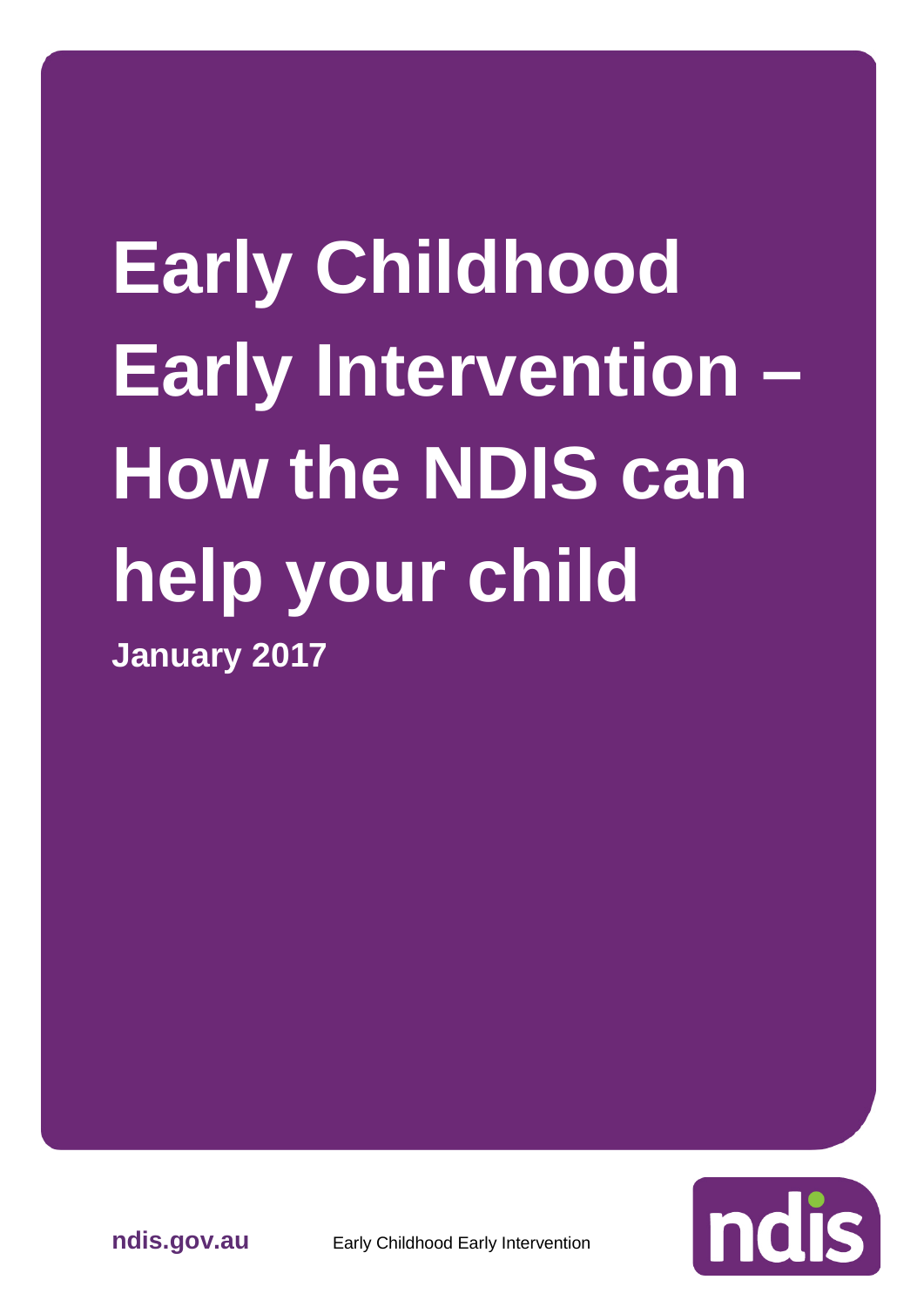# **How the NDIS can help your child**

## **If your child is aged 0-6 years and has a disability, or if there are concerns with their development, they may be eligible to receive support from the NDIS.**

Your child's early years are very important as they set up how they'll learn and develop later in life. Support provided early will give your child the best chance of achieving their potential. Through participating in everyday situations, your child will be provided with opportunities to grow and learn.

#### **What is early childhood early intervention?**

The National Disability Insurance Agency (NDIA) has worked with a range of leading Australian early childhood intervention practitioners and researchers to design an early childhood early intervention (ECEI) approach.

This approach has been designed to identify the type and level of early intervention support your child needs to achieve their best outcome. A family-centred approach that supports greater inclusion in mainstream settings and builds the capacity of your child and family is proven to have positive effects in early childhood intervention. The NDIA has designed the ECEI approach using this strong research and evidence base.

The NDIA will team up with a partner in your local community who will help provide the support your child needs quicker and easier. These partners are referred to as early childhood partners. Your early childhood partner is experienced in early childhood intervention and will provide assistance, advice and access to early intervention and support for your child.

Early intervention for a child with a developmental delay or disability in their early years is critical to achieving the best outcomes.

# **How ECEI works**

#### **What to expect**

Your family will meet with an early childhood partner experienced in early childhood intervention. The early childhood partner will:

- Work with you to determine the best supports for your child and family
- Identify information, community-based and mainstream supports that can be used to support your child
- If required, help you request NDIS access and once confirmed, work with your family to develop a plan. Once your child's plan is approved you can choose the providers you wish to work with and the support begins.

#### **Accessing ECEI**

If your child is already an NDIS participant, their current arrangements will continue. We will talk to you about the different ECEI options for your child at their next scheduled plan review.

If your child is not currently supported by the NDIS, but they are receiving government funded supports, they will continue to receive these supports until the NDIS becomes available in your area. We will contact you when the NDIS is available where you live.

If your child is not currently receiving any support and you have concerns about their development, please visit ndis.gov.au to see when the NDIS will be available in your area.

Details of your early childhood partner or interim arrangements will be available on the NDIS website when the NDIS is available in your area.

Providing quality intervention early in your child's life reduces the possible need for longer term intervention and will support them over time to lead an ordinary life.

**ndis.gov.au** Early Childhood Early Intervention 2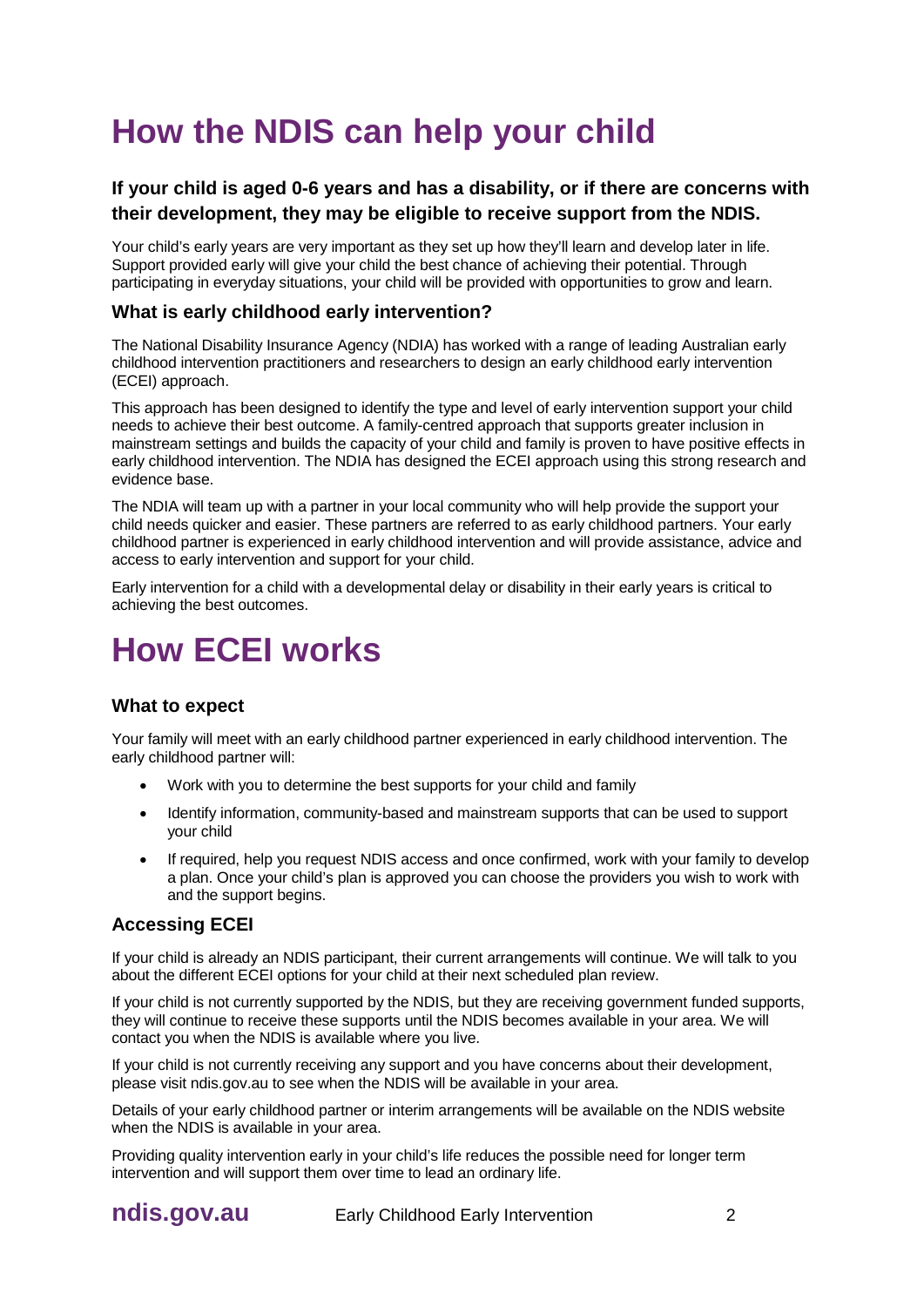# **The ECEI journey**

## **1. Connect with an ECEI partner**

You will be connected with an early childhood partner to discuss your child's disability or concerns you have about their development.

## **2. Get some helpful information**

Your early childhood partner will provide you with guidance and information that will help you make decisions.

# **3. Work out support needs**

Your early childhood partner will help you understand what supports and services in your community can help your child achieve their goals.

- Information & linkages
- Short-term intervention supports
- NDIS access

## **4. Referral services and supports**

- Information & linkages
- Short-term intervention supports

## **5. NDIS access**

**6. Monitor progress** 

Your child's progress will be monitored against the goals you set.